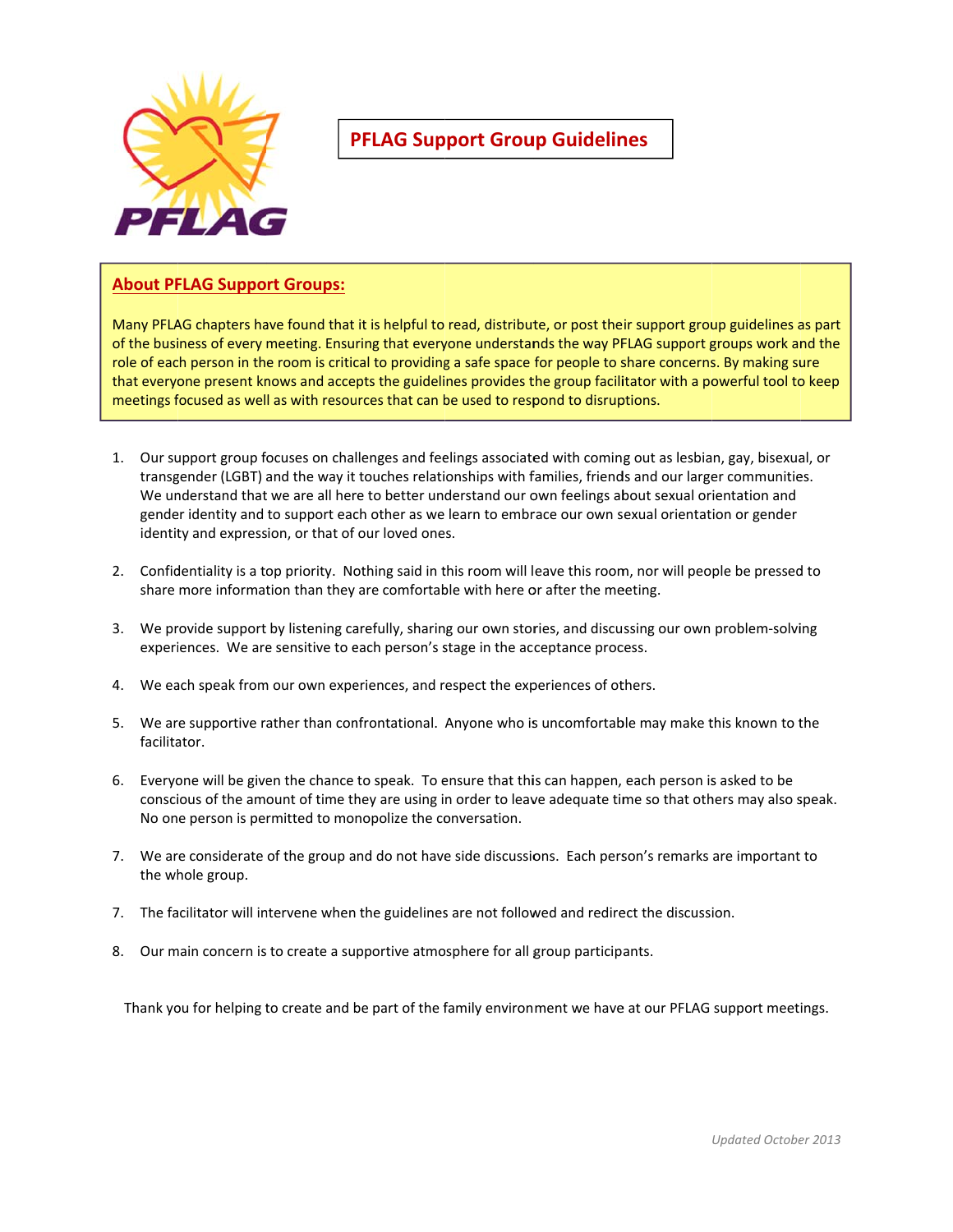

# **PFLAG G Support G Group Bas sics: Confidentiality Guidelines**

One of the elements that helps participants feel safe and comfortable at PFLAG support group meetings is when a confidentiality statement or agreement is read at the start of the meeting.

As a good facilitator, be sure to state that confidentiality is a fundamental agreement for all who participate in PFLAG support groups, and that anything said in a meeting is confidential to the group. It is good to make this clear in the general opening, but should also be reinforced at the beginning of the support break-outs by the small group facil itator.

Depending on the nature and size of your community, you can agree that participants may discuss the situations presented outside of the meeting, but **never** to use names or other identifying information in those discussions. This should also apply to electronic communications including website content, general membership e-mails, and social media posts (e.g., Facebook and Twitter). Encourage people to signify their agreement with this by raising their hands.

The confidentiality policy should be part of a broader set of guidelines to ensure a safe meeting space. You might also want to ask the group before each meeting – particularly if there are new attendees there – if there are additional guidelines to add that would make them feel more comfortable.

### **Example s from PFLA AG Chapters to use or ad dapt:**

"In order to insure confidentiality and safety for every person in attendance here, and to make this a safe place for all in attendance to share their most personal story and request for assistance, we require all present to turn off their electronic devices. That is, every cell phone or other device that has the ability to record voices, take pictures, or record Tweets or notes entered by the owner, must be turned completely off for the duration of this meeting. We allow no barriers to hearing or telling the truth about a need for help or an offer to help." *—PFLAG S Seattle*

"Who you see here, what you hear here, when you leave here, let it stay here."

*—PFLAG G Greater New Haven* 

"Confidentiality is a fundamental agreement for all who participate in PFLAG. Anything said in a meeting is confidential to the group. What you hear and who you see stays here. Please show your agreement by raising your hand."

*— —PFLAG Sturge eon Bay/Door C County*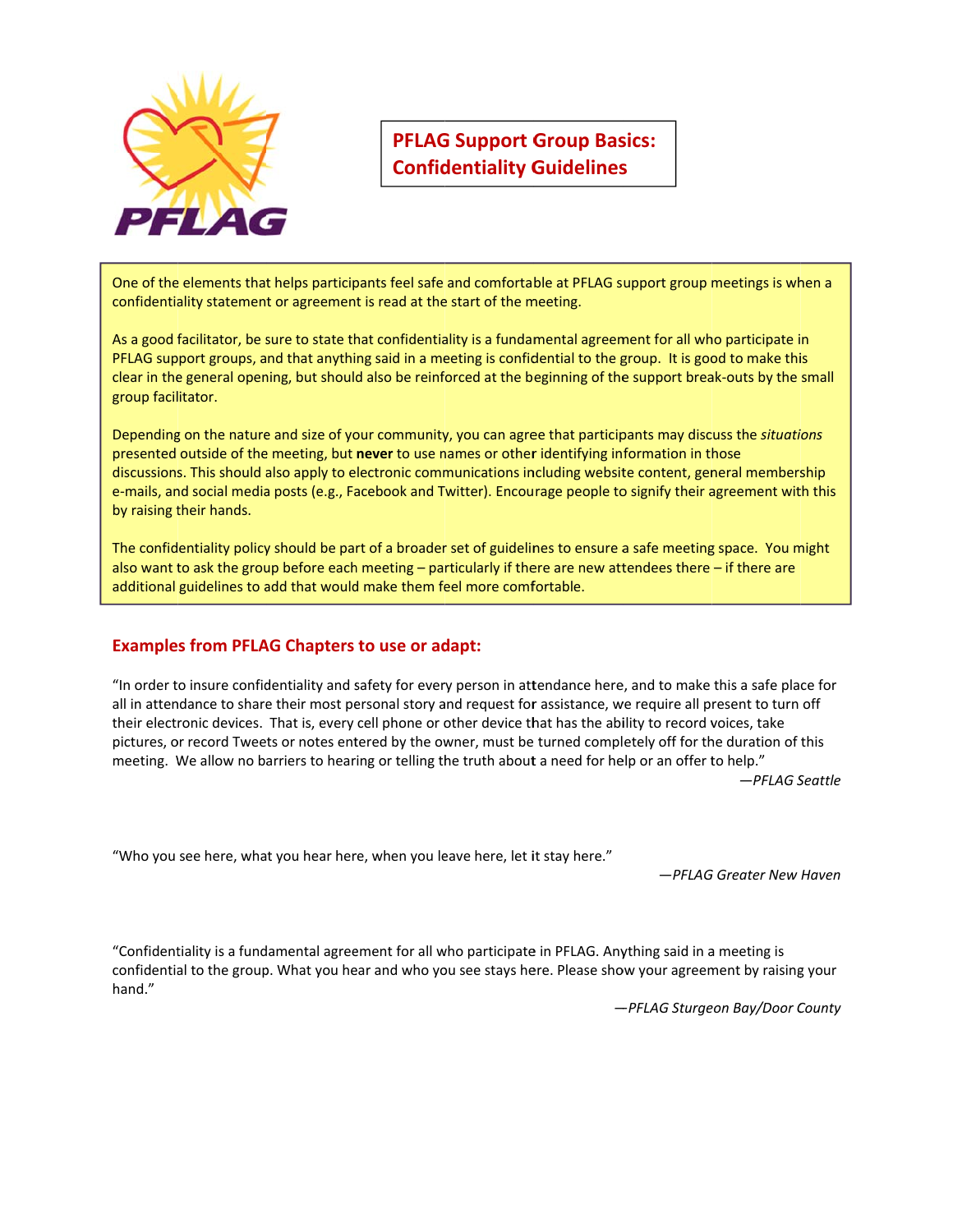

### **PFLAG Facilitation Skills: Support Group Ground Rules**

#### **Background:**

Ground rules aren't a way to control a meeting - they're a way for all members of a support group to agree upon a set of behaviors that ensure that everyone is heard, included, and respected in your meeting. Below are a few suggested ground rules for support group meetings. Adapt them to make the rules fit your needs.

Be sure to get buy-in from attendees. After you share the ground rules, ask everyone to either say "yes" or raise their hand if they agree to the guidelines for the meeting. If someone has an additional suggestion, hear what they have to say and let the group decide if they want to adopt the suggestion.

#### **Support Group Ground Rules:**

- 1. This is a safe space.
	- Be honest about your feelings and thoughts
	- Use "I" statements and express your feelings, not your opinions
	- Respect confidentiality

#### 2. Share the air.

- Keep your comments relevant so everyone can participate

#### 3. Listen generously.

- Hear what people are saying. Don't interrupt.
- Turn off all electronics, and step out if you must take a call

#### 4. Demonstrate respect cultural differences and diversity of views.

- No one is better than another - we are all equal with different perspectives and lenses.